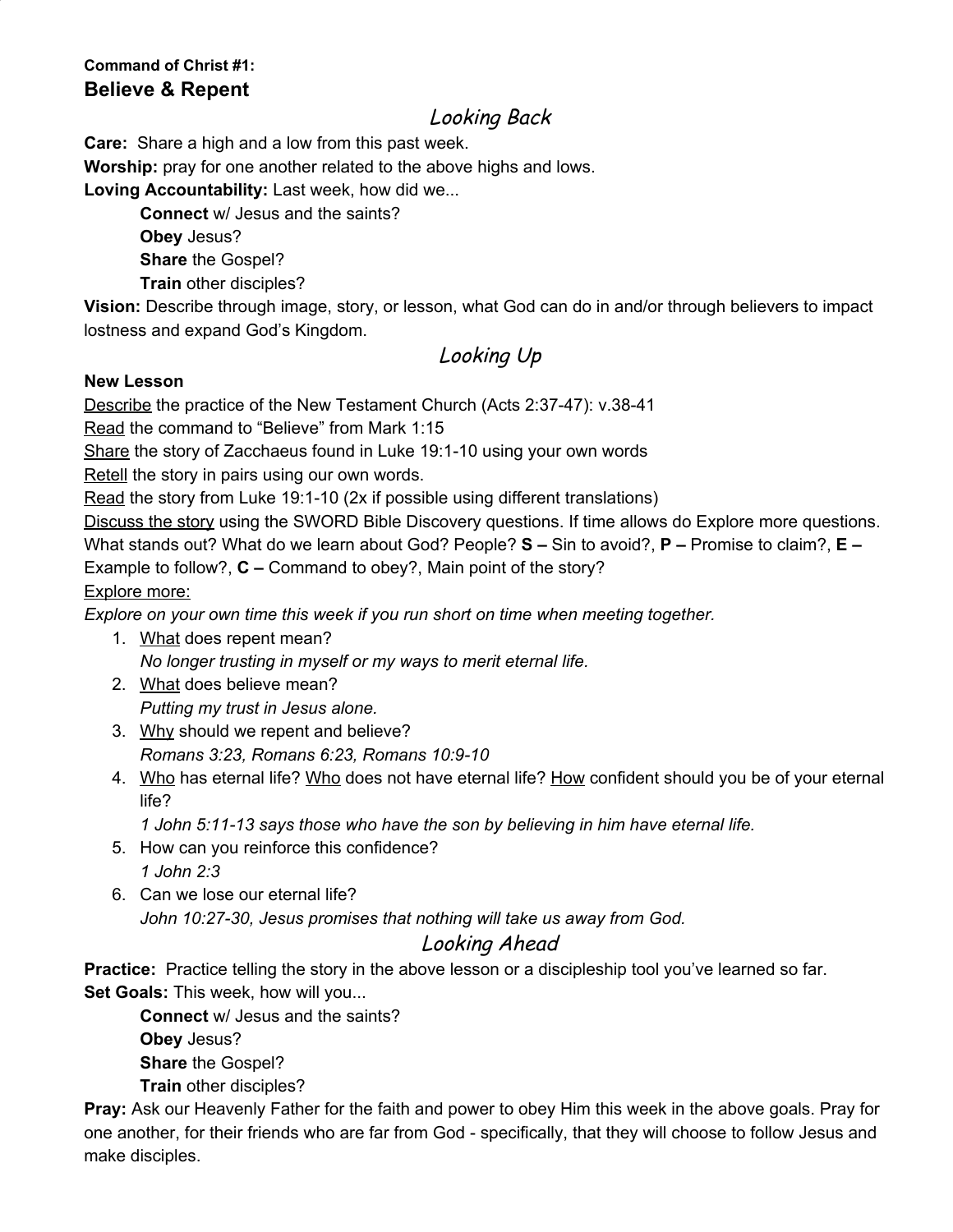#### **Command of Christ #2: Baptize & Be Baptized**

# Looking Back

**Care:** Share a high and a low from this past week.

**Worship:** pray for one another related to the above highs and lows.

**Loving Accountability:** Last week, how did we...

**Connect** w/ Jesus and the saints? **Obey** Jesus?

**Share** the Gospel?

**Train** other disciples?

**Vision:** Describe through image, story, or lesson, what God can do in and/or through believers to impact lostness and expand God's Kingdom.

# Looking Up

#### **New Lesson**

Describe the practice of the New Testament Church (Acts 2:37-47): v.41

Read the command to "Go Baptize" from Matthew 28:18-20

Share the story of Philip and the Ethiopian Eunuch found in Acts 8:26-39 using your own words Retell the story in pairs using our own words.

Read the story from Acts 8:26-39 (2x if possible using different translations)

Discuss the story using the SWORD Bible Discovery questions. If time allows do Explore more questions.

What stands out? What do we learn about God? People? **S –** Sin to avoid?, **P –** Promise to claim?, **E –**

Example to follow?, **C –** Command to obey?, Main point of the story?

Explore more:

*Explore on your own time this week if you run short on time when meeting together.*

- 1. What is Baptism? Rom. 6:3-4 says it is a symbol of our life, death and resurrection. It also shows our decision to die to *our old life and to be raised to a new life with Jesus.*
- 2. Who should be baptized? *Acts 2:38 - everyone who repents and believes. (Also Matt. 28:19)*
- 3. Why should we be baptized? *Matt 3:13-15 - Jesus was baptized. Receiving baptism means we've identified Jesus as Lord.*
- 4. How should we be baptized? *Matthew 3:16 - Jesus went down into the water.*
- 5. What if I was already baptized? *Acts 19:1-5 - Baptism comes after repenting/believing. If done before, one should be re-baptized.*

# Looking Ahead

**Practice:** Practice telling the story in the above lesson or a discipleship tool you've learned so far. **Set Goals:** This week, how will you...

**Connect** w/ Jesus and the saints? **Obey** Jesus? **Share** the Gospel? **Train** other disciples?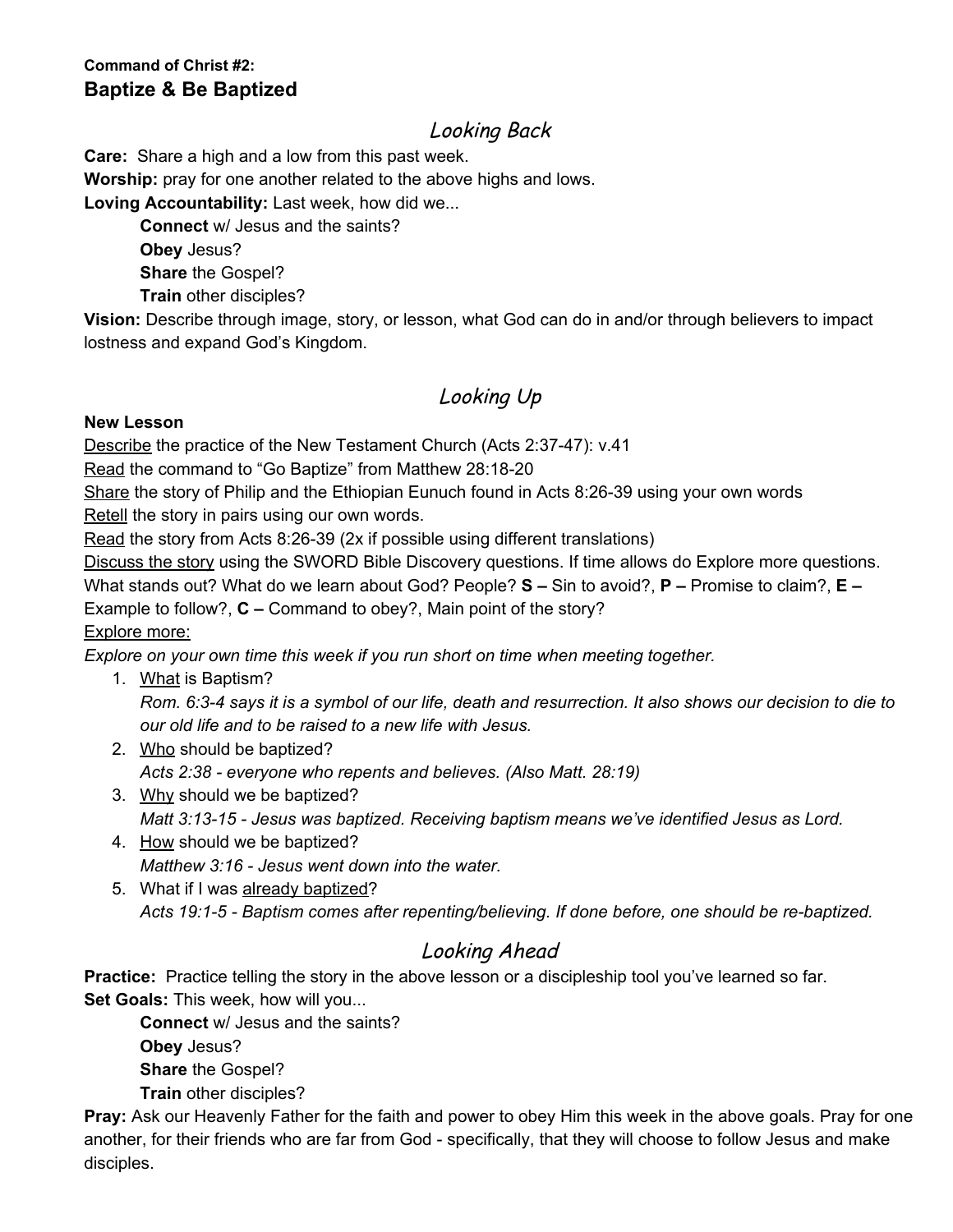#### **Command of Christ #3: Be Filled with the Word**

# Looking Back

**Care:** Share a high and a low from this past week.

**Worship:** pray for one another related to the above highs and lows.

**Loving Accountability:** Last week, how did we...

**Connect** w/ Jesus and the saints?

**Obey** Jesus?

**Share** the Gospel?

**Train** other disciples?

**Vision:** Describe through image, story, or lesson, what God can do in and/or through believers to impact lostness and expand God's Kingdom.

# Looking Up

#### **New Lesson**

Describe the practice of the New Testament Church (Acts 2:37-47): v.38-39, 42

Read the command to desire the "Word" from 1 Peter 2:1-3

Share the story of Mary and Martha found in Luke 10:38-42 using your own words

Retell the story in pairs using your own words.

Read the story from Luke 10:38-42 (2x if possible using different translations)

Discuss the story using the SWORD Bible Discovery questions. If time allows do Explore more questions.

What stands out? What do we learn about God? People? **S –** Sin to avoid?, **P –** Promise to claim?, **E –**

Example to follow?, **C –** Command to obey?, Main point of the story? Explore More:

*Explore on your own time this week if you run short on time when meeting together.*

- 1. When do we receive the Holy Spirit? *Ephesians 1:13-14 - Immediately after we repent and believe.*
- 2. How to be filled with the Spirit? *Compare Eph. 5:18-21 and Col. 3:15-17.The commands are different but the results are similar. To be filled with the Spirit, a devotion to the Word is needed.*
- 3. What does it look like to be filled with the Spirit vs. other things? *Read Luke 4:1-13, Gal. 5:16-26*
- 4. What happens if we commit ourselves to God's Word? *Psalm 1:2-3 - we will bear fruit at all times like that described in Gal. 5:16-26*

# Looking Ahead

**Practice:** Practice telling the story in the above lesson or a discipleship tool you've learned so far. **Set Goals:** This week, how will you...

**Connect** w/ Jesus and the saints? **Obey** Jesus? **Share** the Gospel?

**Train** other disciples?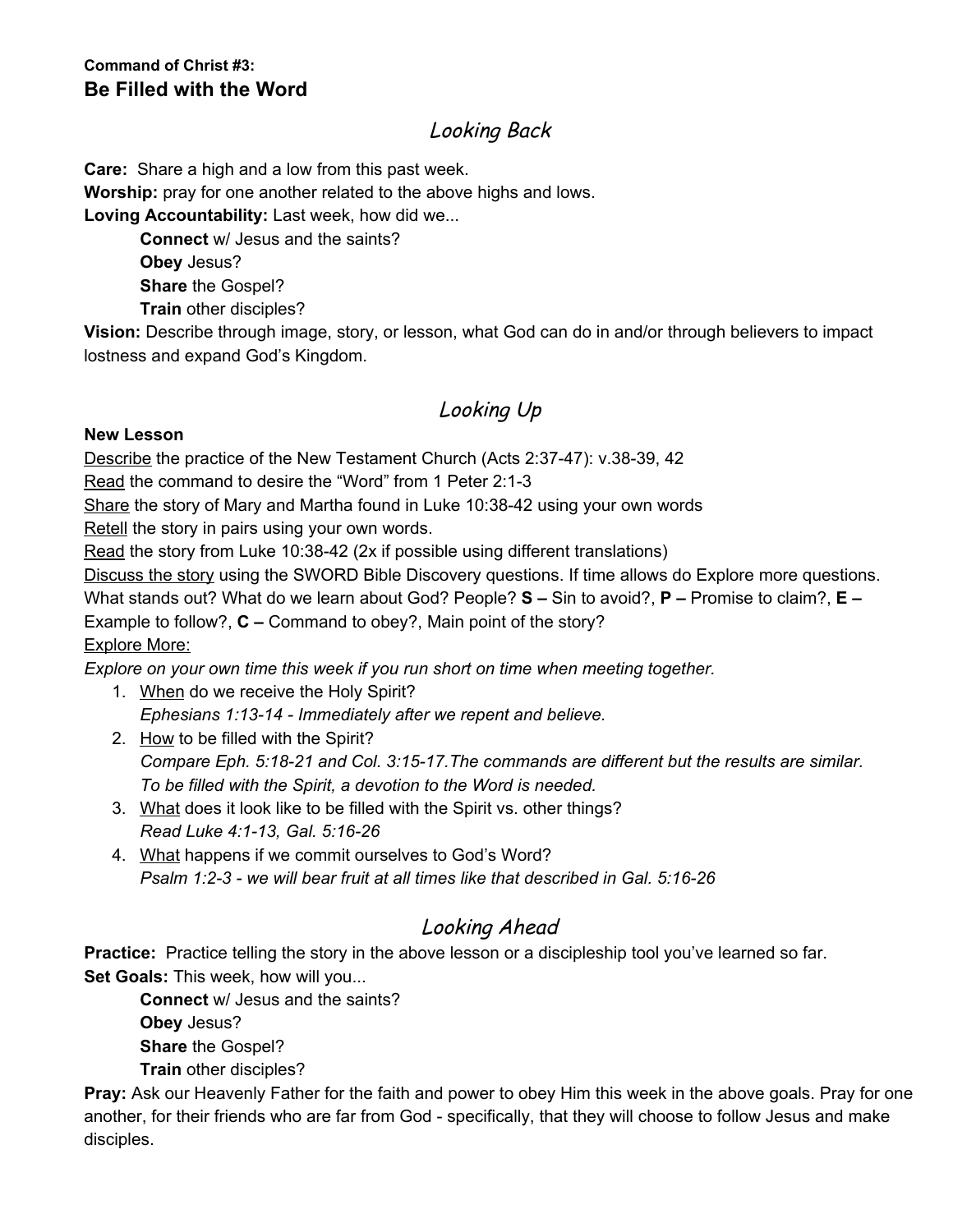#### **Command of Christ #4:**

#### **Pray**

## Looking Back

**Care:** Share a high and a low from this past week.

**Worship:** pray for one another related to the above highs and lows.

**Loving Accountability:** Last week, how did we...

**Connect** w/ Jesus and the saints? **Obey** Jesus? **Share** the Gospel? **Train** other disciples?

**Vision:** Describe through image, story, or lesson, what God can do in and/or through believers to impact lostness and expand God's Kingdom.

Looking Up

#### **New Lesson**

Describe the practice of the New Testament Church (Acts 2:37-47): v.42

Read the command to "Pray" from Matthew 6:9-13

Share the story of The Persistent Widow found in Luke 18:1-8 using your own words

Retell the story in pairs using our own words.

Read the story from Luke 18:1-8 (2x if possible using different translations)

Discuss the story using the SWORD Bible Discovery questions. If time allows do Explore more questions.

What stands out? What do we learn about God? People? **S –** Sin to avoid?, **P –** Promise to claim?, **E –**

Example to follow?, **C –** Command to obey?, Main point of the story?

Explore More:

*Explore on your own time this week if you run short on time when meeting together.*

- 1. What is prayer? *Talking with God our Father.*
- 2. Why do we pray?

*Matt. 6:9-13 - God hears us. We desire His will to be done on earth.*

3. How do we pray? *By simply talking to God. Here is what Jesus modeled:*

*"Our Father…" = God is your heavenly father.*

*"Hallowed be your name…" = Ask God to glorify himself through your life.*

*"Your kingdom come, your will be done…" = Surrender to God's kingdom and will being done in and through your life.*

*"Give us today our daily bread…" = Ask for your needs.*

*"Forgive us our debts…" = Ask for forgiveness of any sin.*

*"Deliver us from the evil one…" = Pray for deliverance when you face temptation.*

## Looking Ahead

**Practice:** Practice telling the story in the above lesson or a discipleship tool you've learned so far. **Set Goals:** This week, how will you...

**Connect** w/ Jesus and the saints? **Obey** Jesus? **Share** the Gospel?

**Train** other disciples?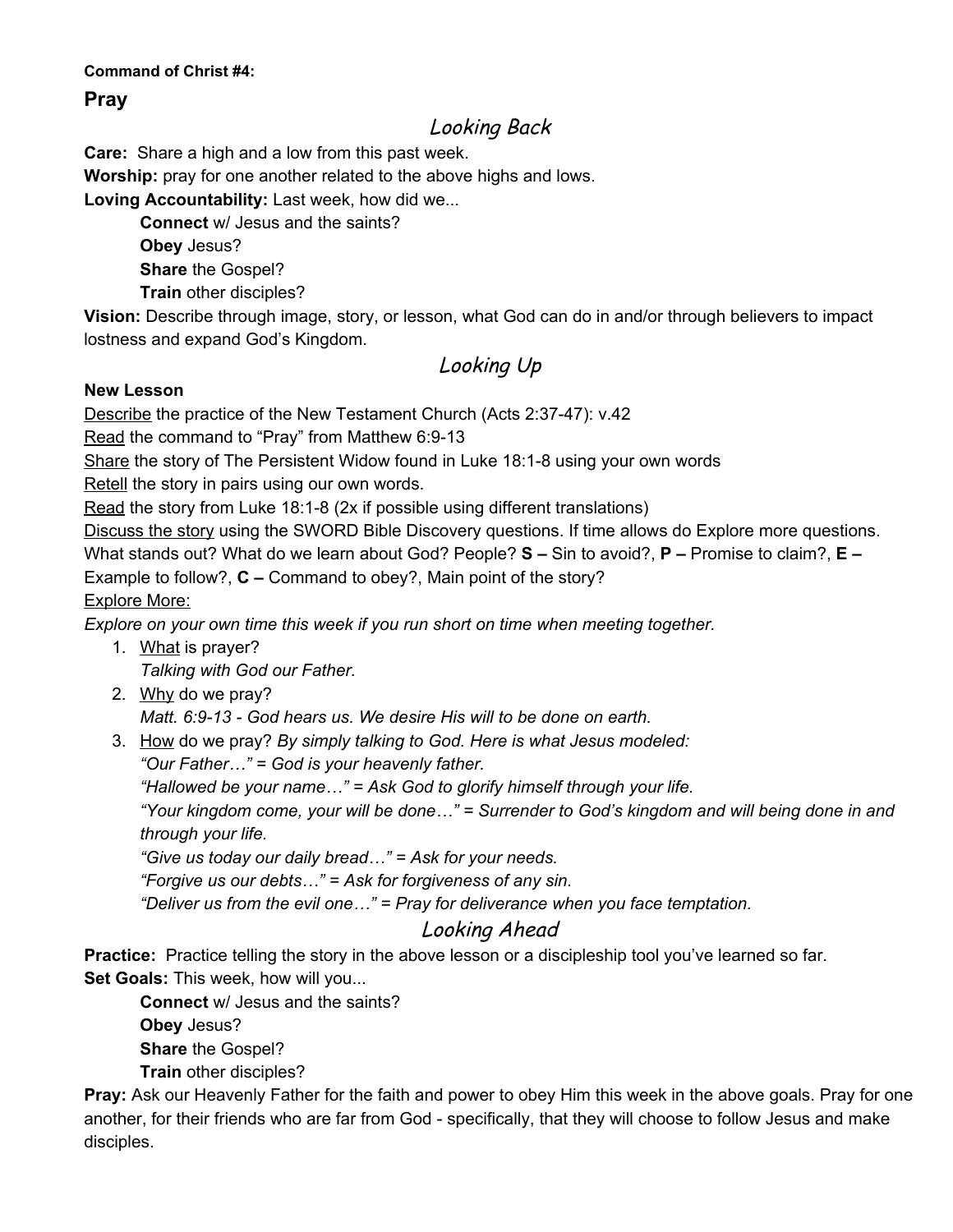#### C**ommand of Christ #5:**

#### **Make Disciples**

### Looking Back

**Care:** Share a high and a low from this past week.

**Worship:** pray for one another related to the above highs and lows.

**Loving Accountability:** Last week, how did we...

**Connect** w/ Jesus and the saints? **Obey** Jesus? **Share** the Gospel? **Train** other disciples?

**Vision:** Describe through image, story, or lesson, what God can do in and/or through believers to impact lostness and expand God's Kingdom.

## Looking Up

#### **New Lesson**

Describe the practice of the New Testament Church (Acts 2:37-47): v.47

Read the command to Make Disciples from Matthew 28:18-20

Share the story of The Samaritan Woman found in John 4:4-42 using your own words

Retell the story in pairs using our own words.

Read the story from John 4:4-42 (2x if possible using different translations)

Discuss the story using the SWORD Bible Discovery questions. If time allows do Explore more questions.

What stands out? What do we learn about God? People? **S –** Sin to avoid?, **P –** Promise to claim?, **E –**

Example to follow?, **C –** Command to obey?, Main point of the story?

Explore More:

*Explore on your own time this week if you run short on time when meeting together.*

- 1. Who should we share with? *John 4:16 - our families, friends & neighbors*
- 2. What should we say? *John 4:29 - The woman shared her story and Jesus' story (the gospel)*
- 3. Who is qualified to go?
	- *John 4 - The Samaritan woman was! Every believer.*
- 4. Why should we make reaching the world a priority according to 2 Peter 3:9 and Matt. 24:14? *It is God's heart that everyone know Him. Only then will Jesus return.*

## Looking Ahead

**Practice:** Practice telling the story in the above lesson or a discipleship tool you've learned so far. **Set Goals:** This week, how will you...

**Connect** w/ Jesus and the saints? **Obey** Jesus? **Share** the Gospel? **Train** other disciples?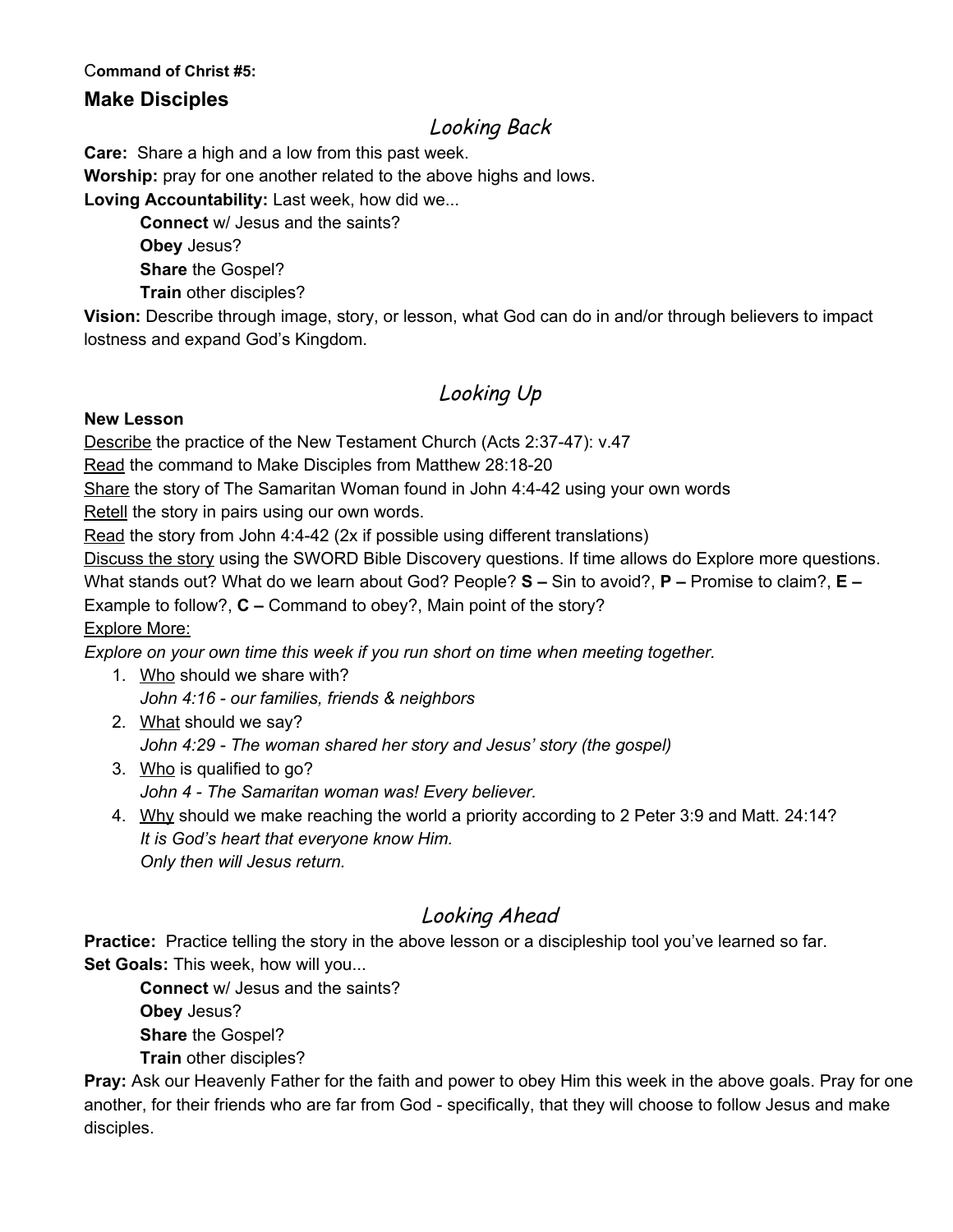### **Command of Christ #6: Love**

## Looking Back

**Care:** Share a high and a low from this past week.

**Worship:** pray for one another related to the above highs and lows.

**Loving Accountability:** Last week, how did we...

**Connect** w/ Jesus and the saints? **Obey** Jesus?

**Share** the Gospel?

**Train** other disciples?

**Vision:** Describe through image, story, or lesson, what God can do in and/or through believers to impact lostness and expand God's Kingdom.

# Looking Up

#### **New Lesson**

Describe the practice of the New Testament Church (Acts 2:37-47): v.42

Read the command to "Love" from Matthew 22:37-40

Share the story of The Good Samaritan found in Luke 10:25-37 using your own words

Retell the story in pairs using our own words.

Read the story from Luke 10:25-37 (2x if possible using different translations)

Discuss the story using the SWORD Bible Discovery questions. If time allows do Explore more questions. What stands out? What do we learn about God? People? **S –** Sin to avoid?, **P –** Promise to claim?, **E –**

Example to follow?, **C –** Command to obey?, Main point of the story?

Explore More:

*Explore on your own time this week if you run short on time when meeting together.*

- 1. What is love? *Read John 15:13 and 1 Corinthians 13:1-8*
- 2. Why do we love? *John 13:34-35 - Because Jesus loved us first. Love teaches the world about Jesus.*
- 3. Who do we love? *Matthew 22:37-39 - First God, then our neighbor.*
- 4. How do we love?

*John 14:15 - Loving Jesus means we obey Him.*

*John 15:13 & 21:17 - Loving others means putting their needs before ours and telling them what God has done for us.*

# Looking Ahead

**Practice:** Practice telling the story in the above lesson or a discipleship tool you've learned so far. **Set Goals:** This week, how will you...

**Connect** w/ Jesus and the saints? **Obey** Jesus? **Share** the Gospel? **Train** other disciples?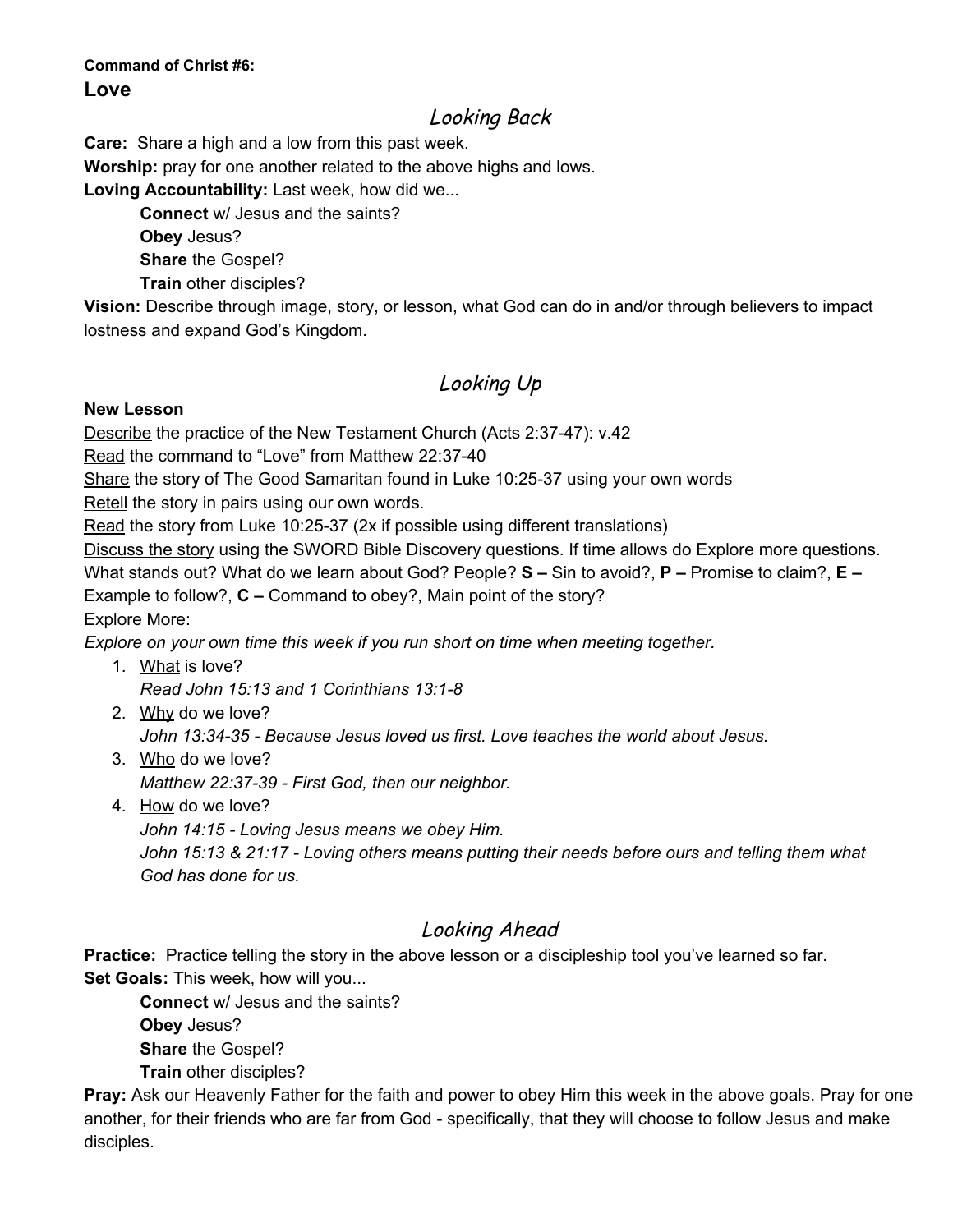#### **Command of Christ #7:**

#### **Give**

## Looking Back

**Care:** Share a high and a low from this past week.

**Worship:** pray for one another related to the above highs and lows.

**Loving Accountability:** Last week, how did we...

**Connect** w/ Jesus and the saints? **Obey** Jesus? **Share** the Gospel? **Train** other disciples?

**Vision:** Describe through image, story, or lesson, what God can do in and/or through believers to impact lostness and expand God's Kingdom.

## Looking Up

#### **New Lesson**

Describe the practice of the New Testament Church (Acts 2:37-47): v.45-46

Read the command to Give from Luke 6:38

Share the story of The Alabaster Jar found in Mark 14:3-9 using your own words

Retell the story in pairs using our own words.

Read the story from Mark 14:3-9 (2x if possible using different translations)

Discuss the story using the SWORD Bible Discovery questions. If time allows do Explore more questions. What stands out? What do we learn about God? People? **S –** Sin to avoid?, **P –** Promise to claim?, **E –**

Example to follow?, **C –** Command to obey?, Main point of the story?

Explore More:

*Explore on your own time this week if you run short on time when meeting together.*

- 1. What should we give to God? *Our money, time and our lives.* (There are 3 types of monetary giving - the tithe, freewill offering and alms (giving to the poor). The *tithe is 10% of your income.)*
- 2. What is the purpose of the tithe according to Deut. 14:22-23? *That we may learn to fear the Lord always. Also consider the promise in Malachi 3:8-12 and the challenge in Matthew 23:23*
- 3. How do we give to God according to 2 Cor. 9:6-7 and Matt. 6:1-4? *Generously, cheerfully, and not under compulsion. Secretly, not for recognition.*
- 4. Who do we give to according to Acts 4:34-35 and 2 Cor. 9? *The church gave to all who had need. To a local church.*

# Looking Ahead

**Practice:** Practice telling the story in the above lesson or a discipleship tool you've learned so far. **Set Goals:** This week, how will you...

**Connect** w/ Jesus and the saints? **Obey** Jesus? **Share** the Gospel? **Train** other disciples?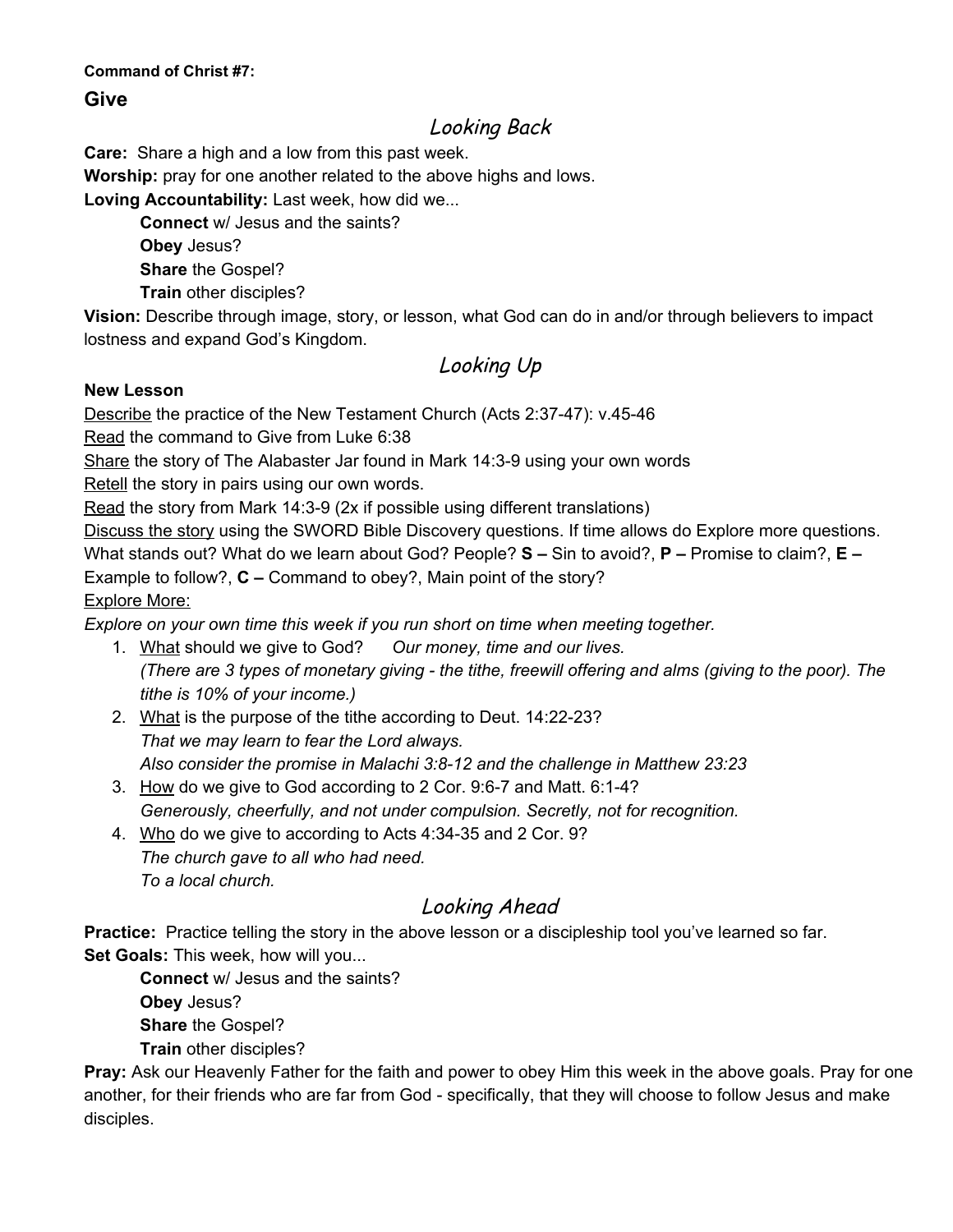### **Command of Christ #8: Celebrate the Lord's Supper**

### Looking Back

**Care:** Share a high and a low from this past week.

**Worship:** pray for one another related to the above highs and lows.

**Loving Accountability:** Last week, how did we...

**Connect** w/ Jesus and the saints? **Obey** Jesus? **Share** the Gospel? **Train** other disciples?

**Vision:** Describe through image, story, or lesson, what God can do in and/or through believers to impact lostness and expand God's Kingdom.

# Looking Up

#### **New Lesson**

Describe the practice of the New Testament Church (Acts 2:37-47): v.42

Read the command to Celebrate the Lord's Supper from Luke 22:19-20

Share the story of The Last Supper found in Luke 22:7-20 using your own words

Retell the story in pairs using our own words.

Read the story from Luke 22:7-20 (2x if possible using different translations)

Discuss the story using the SWORD Bible Discovery questions. If time allows do Explore more questions. What stands out? What do we learn about God? People? **S –** Sin to avoid?, **P –** Promise to claim?, **E –** Example to follow?, **C –** Command to obey?, Main point of the story? Explore More:

*Explore on your own time this week if you run short on time when meeting together.*

- 1. What is the Lord's Supper? *1 Corinthians 11:26 - a symbol of the Lord's death*
- 2. Why do we eat the Lord's Supper? 1 Corinthians 11:26 - His body was broken and His blood was spilt, and He is coming back. We *remember his sacrifice and his sure return when we do this.*
- 3. How do we receive the Lord's Supper? *1 Corinthians 11:27-29 - We must examine ourselves, confess our sins to God and remember Jesus died to give us forgiveness.*
- 4. When should we celebrate the Lord's Supper?
	- *1 Cor 11:27-29 - Whenever believers are gathered willing to examine themselves.*

\*\*Take time to Celebrate the Lord's Supper together.\*\*

# Looking Ahead

**Practice:** Practice telling the story in the above lesson or a discipleship tool you've learned so far. **Set Goals:** This week, how will you...

**Connect** w/ Jesus and the saints? **Obey** Jesus? **Share** the Gospel?

**Train** other disciples?